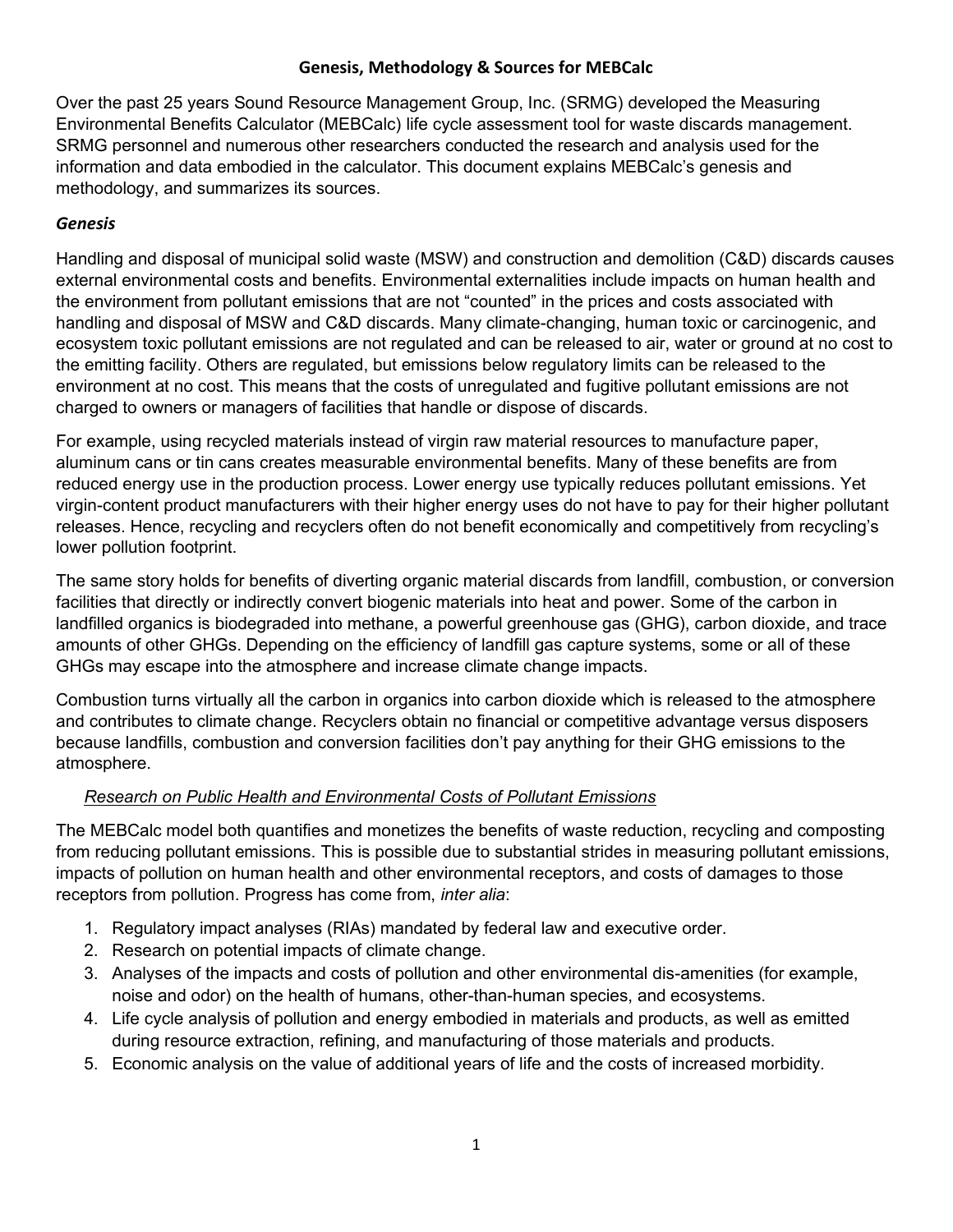### Publicly Available Data on Pollutant Emissions

Data now exist for pollutant releases and pollution profiles from resource extraction and refining, as well as for material and product manufacturing, product use, and end-of-useful-life management of product and packaging discards. Some of these data are maintained in publicly available data bases, including:

- 1. U.S Environmental Protection Agency's (EPA's) National Emissions Inventory (NEI).
- 2. EPA's Greenhouse Gas Inventory (GHGI).
- 3. EPA's Toxics Release Inventory (TRI).
- 4. EPA's Compilation of Air Pollutant Emissions Factors (AP-42) for more than 200 industrial air pollution source categories (where a category is a specific industry sector or group of similar emitting sources).
- 5. Data gathered, codified and maintained by state environmental protection agencies.
- 6. Data gathered and maintained by state and local clean air and clean water management, control and permitting agencies.

# Connecting Pollutant Emission Quantities to Human Health and Environmental Impacts

A very important development in connecting pollutant emissions quantities to environmental impacts came from the United Nations Intergovernmental Panel on Climate Change (IPCC). IPCC developed, or at least helped popularize, an index that defines in one number the amount of climate forcing emissions released into Earth's atmosphere each year. The Climate forcing strengths of GHG pollutants are codified in global warming potentials (GWPs) for each atmospheric pollutant that contributes to trapping of incoming solar heat energy. GWPs are updated each time that IPCC produces a new Assessment Report.

Examples from the IPCC 2014 Fifth Assessment Report (AR5) of GWPs important for MSW management range from 1 for carbon dioxide (CO<sub>2</sub>) to 28 for methane (CH<sub>4</sub>) and 265 for nitrous oxide (N<sub>2</sub>O). AR5 GWPs top out at 23,500 for sulfur hexafluoride ( $SF<sub>6</sub>$ ), used in aluminum casting as a refining and degassing agent. These examples of GWPs represent each GHG's climate forcing average effect over the 100 years following their release.

GWPs for many GHGs over a shorter time frame are different, except for  $CO<sub>2</sub>$  which always has a GWP of 1. Twenty-year GWPS are also reported in the IPCC assessment reports. For example, for the 20 years following release methane's average GWP is 84. The difference between average GWPs for methane over 100 years versus 20 years is mostly because once in the atmosphere methane begins oxidizing to carbon dioxide and water vapor. Methane's lifetime in the atmosphere is over after about 12 years. Carbon dioxide emissions and their climate changing impacts, by contrast, persist in the atmosphere for many years beyond 100.

GWPs express the global warming potential of any greenhouse gas (GHG) relative to the global warming potential of carbon dioxide. Using GWP weights, then, one can sum up the relative global warming potential of a profile of greenhouse gas releases from an activity or pollution source. This sum is termed carbon dioxide equivalents and is denoted by  $eCO<sub>2</sub>$  or  $CO<sub>2</sub>E$ . It facilitates comparison of an activity's total GWP to any other activity's total GWP, provided one has a GHG emissions profile for both. For example, GWP weight summations allow comparison of the climate impact potential among alternative methods for producing the same product or material, or carrying out the same waste management system activity such as disposal via burying versus burning MSW discards.

Given this carbon dioxide equivalents indexing methodology for GHG emissions, there was still a need for comparative impact potential and summary assessment indicators for human health and environmental impacts besides climate change. In this case the enabling tool came from EPA in the form of TRACI (Tool for the Reduction and Assessment of Chemical and other environmental Impacts). As of TRACI version 2.1, this tool provides characterization factors for the public health and environmental impacts of 3,944 chemicals and other substances. There are characterization factors for each of these 3,944 pollutants for each of 9 environmental impacts – climate change; human health impairments from particulates, toxics or carcinogens;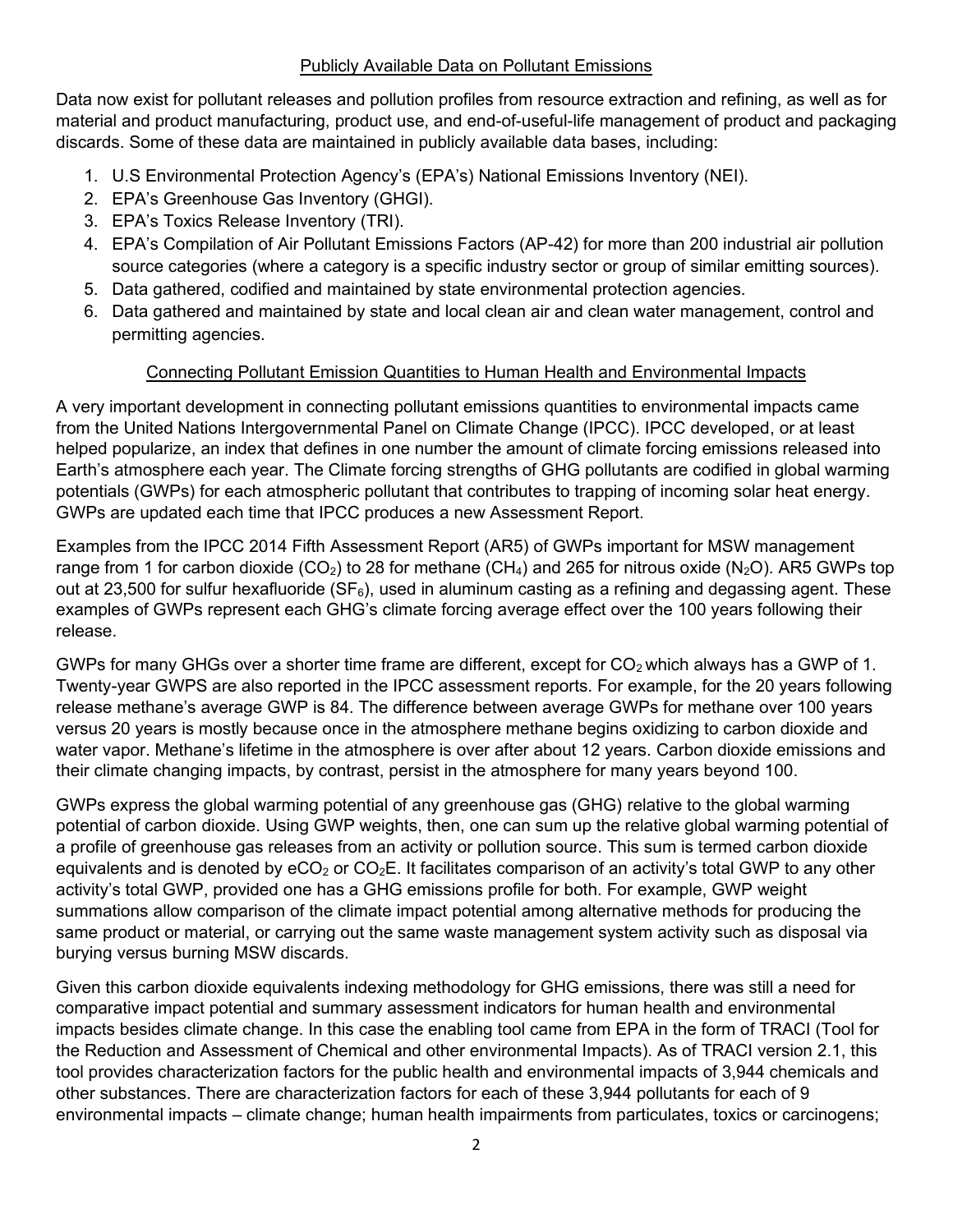waterways eutrophication; atmospheric acidification; ecosystems toxicity; ozone depletion and ground level smog formation.

Many chemicals and substances have TRACI characterization factors of zero for some impacts. For example, for climate change only 91 of the 3,944 TRACI chemicals and substances have GWP characterization factors greater than zero.

For climate change the characterization factors are IPCC GWPs which can be summed to carbon dioxide equivalents. For the other eight impact categories TRACI's characterization factors also are based on consensus among researchers and scientists on the relative effects of each pollutant in comparison to other pollutants that have the same environmental impact. One particular pollutant serves as the environmental impact indicator for each of the other eight categories of public health and environmental impacts, just as carbon dioxide equivalents serve as the climate impact potential indicator for GHG emissions.

The upshot here is that, given a pollution emissions profile for the life cycle of a product, material, MSW activity or other pollution emitter of interest, TRACI 2.1 provides impact potentials for 9 different human health and environmental impacts. TRACI's comprehensive characterization factors make possible comparison of recycled- versus virgin-content environmental impacts for an MSW material. This comparison is used in calculating the environmental benefits of diverting MSW discards from garbage and its associated virgincontent production life cycle, to recycling and its associated recycled-content production life cycle. Comparison of resource extraction along with product and packaging manufacturing impacts (aka "upstream" impacts) for virgin-content versus recycled-content products and packaging materials is one of the important analyses provided in MEBCalc.

## *Methodologies for Calculating Life Cycle Emissions Profiles*

Life cycle emissions profiles for the upstream impacts of some MSW and C&D materials are available from life cycle supply chain analysis. Supply chain analysis is conducted by inquiries of virgin- and recycled-content manufacturers regarding their product, wastes and pollutant emissions outputs, along with their associated inputs of materials, energy and chemicals. This is followed by acquiring the same information from suppliers of these input materials, energy and chemicals; information from suppliers of suppliers; and so on. Such data gathering and refining requires many judgements about which inputs require follow-up with suppliers of those inputs, and how far up the supply chain to proceed with the investigation. This method of gathering life cycle inventory (LCI) data for life cycle assessment (LCA) is called a process LCI.

Figure 1 graphicly illustrates the activities and resources that need to be taken into account in a process LCI for a waste management system.<sup>1</sup> The upstream portion of a discard's life cycle is illustrated in the top half of Figure 1. As implied by the numerous inputs and outputs depicted on Figure 1, process LCIs for the upstream life cycle are data and information intensive, time consuming and quite costly.

For upstream life cycle impacts of materials and products that have not been investigated by process LCIs, there are economic input-output life cycle assessments (EIO-LCAs) available from several sources -- for example, Carnegie Mellon University Green Design Institute provides EIO-LCA models at [www.eiolca.net.](http://www.eiolca.net/) That website states:

"The Economic Input-Output Life Cycle Assessment (EIO-LCA) method estimates the materials and energy resources required for, and the environmental emissions resulting from, activities in our economy. The EIO-LCA method was theorized and developed by economist Wassily Leontief in the 1970s based on his earlier input-output work from the 1930s for which he received the Nobel Prize in Economics. Researchers at the Green Design Institute (GDI) of Carnegie Mellon University operationalized Leontief's method in the mid-

<sup>1</sup> Source, Morris, j., Bagby, J., Economic Analysis of New Waste Prevention and Recycling Programs, Appendix D, page D-6 in *City of Seattle Solid Waste Management Plan (2011 revision)*, approved by Washington State Department of Ecology in 2013. Appendix D also discusses some of the same information detailed in this document.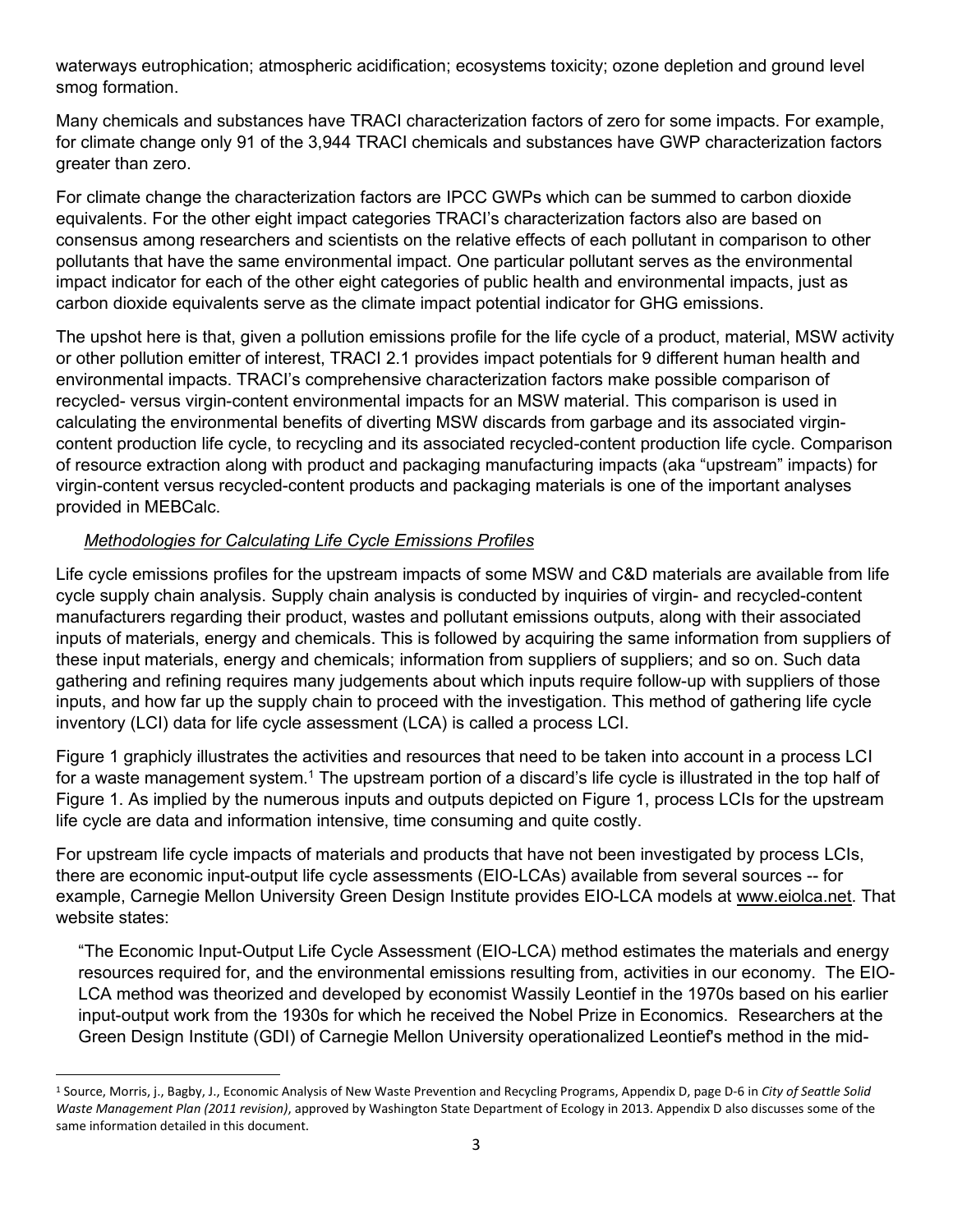1990s, once sufficient computing power was widely available to perform the large-scale matrix manipulations required in real-time."

The interested reader can review these models and their methodological underpinnings at sites such as the one maintained by Carnegie Mellon.<sup>2</sup> One of the advantages of EIO-LCAs is that they are much less time consuming and costly than process LCIs. They build on work conducted every five years by the U.S. Department of Commerce Bureau of Economic Analysis (BEA) to develop and update economic input-output models of the U.S. economy. BEA EIO models are connected to pollution emissions profiles using available sources such as those listed previously in the section *Publicly Available Data on Pollutant Emissions.* The result is an EIO-LCA model. This type LCA model is sometimes useful for depicting the upstream LCI portion of a material or product discard managed in a waste management system.

One shortcoming of life cycle inventory data produced by the EIO-LCA methodology is that emissions data are aggregated by industry. BEA EIO models typically encompass fewer than 500 industries. This means that many industries are broad and not well suited to estimating upstream emissions profiles and environmental impacts for less aggregated industries. For example, EIO-LCA paper/paperboard and aluminum manufacturing industry data do not separate out pollution emissions data for virgin-content from recycled-content cardboard box manufacturing or virgin-content from recycled-content aluminum can manufacturing.



<sup>2</sup> Also, see Hendrickson, C.T., Lave, L.B., Matthews, H.S. (2006), *Environmental Life Cycle Assessment of Goods and Services: An Input-Output Approach.* Resources for the Future, Washington, DC.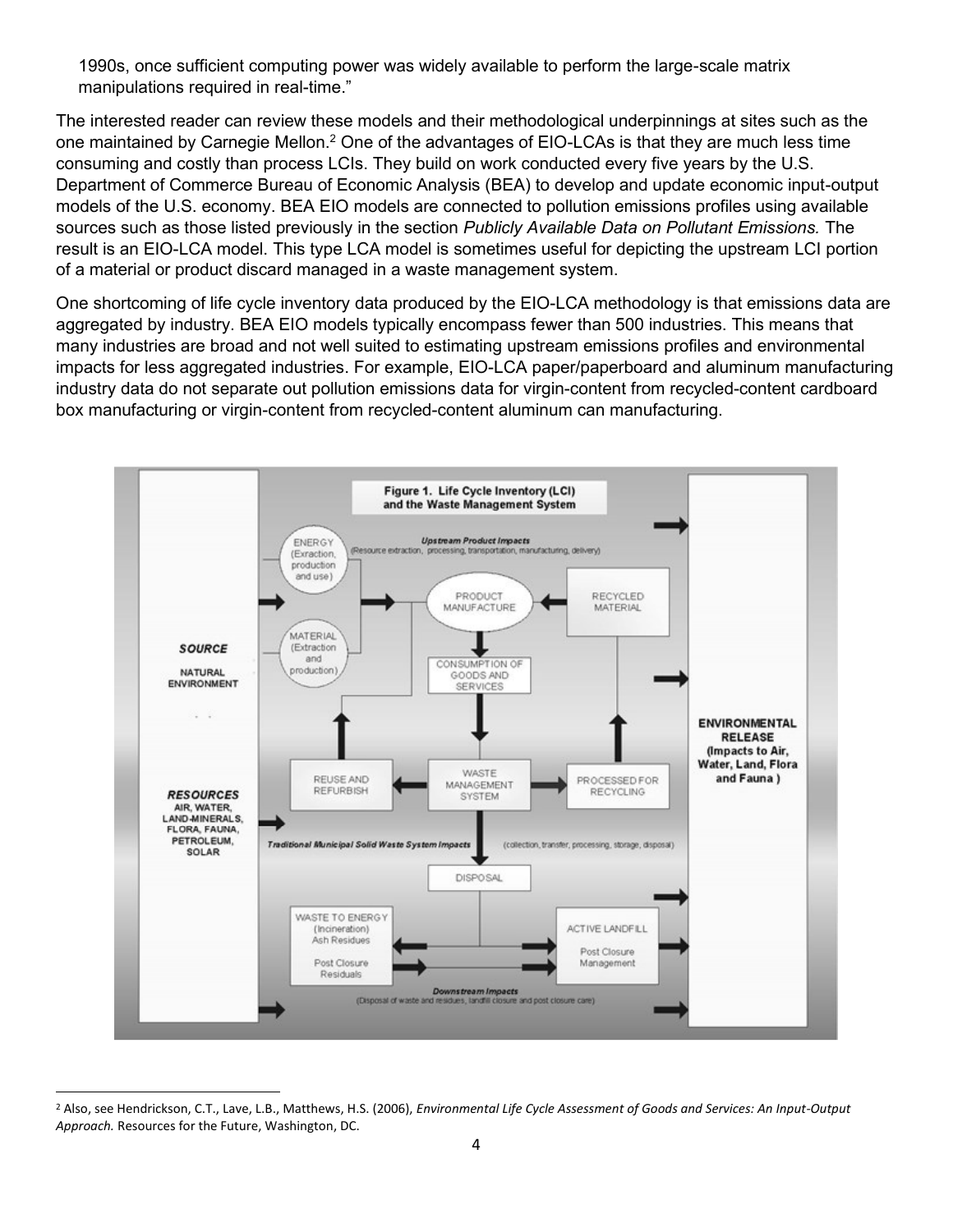Activities encompassed in a waste management system are depicted in the lower half of Figure 1. They include collection of recyclables, compostables, and garbage; transfer and hauling of those collected discards; processing of collected discards streams; and management of discards at points of final disposition. The latter include recycled-content product and packaging manufacturers, compost producers and disposal facilities. LCIs for all of these waste management system activities are available through resources such as those listed in the next section.

# *MEBCalc Methodology and Sources*

The MEBCalc tool estimates environmental impacts from diversion of discards to waste prevention, recycling, and composting, and to use as an industrial fuel in the case of wood wastes, used oil and certain other discards. The tool bases its life cycle impacts, both upstream and waste handling system activities, on TRACI's characterization factors and life cycle inventory and activity data from well-recognized and well-regarded sources, such as:

- 1. EPA's Waste Reduction Model (WARM).
- 2. The EPA-funded MSW Decision Support Tool's *Life-Cycle Data Sets for Material Production of Aluminum, Glass, Paper, Plastic and Steel in North America*, available from Research Triangle Institute.
- 3. The Environmental Paper Network's Paper Calculator.
- 4. The Sustainable Packaging Coalition's Comparative Packaging Assessment tool (COMPASS, now available through Trayak at<https://trayak.com/company> ).
- 5. California Air Resources Board's *Method for Estimating Greenhouse Gas Emissions Reductions from Recycling*.
- 6. Oregon Department of Environmental Quality's *Life Cycle Inventory of Packaging Options for Shipment of Retail Mail-Order Soft Goods, Final Peer-Reviewed Report*.
- 7. Carnegie Mellon University Green Design Institute's EIO-LCA models (available at [www.eiolca.net\)](http://www.eiolca.net/)
- 8. California Department of Resources Recovery and Recycling (CalRecycle) study on used oil recycling R. Geyer *et al*, *Life Cycle Assessment of Used Oil Management in California*.
- 9. Franklin Associates, A Division of Eastern Research Group (ERG), (2018), *Life Cycle Impacts for Postconsumer Recycled Resins: PET, HDPE, and PP.* Prepared for The Association of Plastic Recyclers (APR).
- *10.* Numerous peer-reviewed journal articles -- such as, for wood wastes, Morris, J., (2017), Recycle, bury or burn wood waste biomass? LCA answer depends on carbon accounting, emissions controls, displaced fuels, & impact costs, *Journal of Industrial Ecology*, 21 (4) 844-856; for organic wastes, Brown, S., and Beecher, N., (2020), Carbon accounting for compost use in urban areas, *Compost Science*, forthcoming in print; and Morris, J., (2010), Bury or burn North America MSW: LCAs provide answers for climate impacts & carbon neutral power potential, *Environmental Science & Technology,*  44 (20) 7944-7949.

# *Monetizing the Nine Life Cycle Impacts*

The final step for MEBCalc is to monetize each public health and environmental impact. Monetization uses estimated damage costs for the nine impacts. There are numerous challenges in estimating these damage costs for pollution externalities.

## Pollutants That Cause Multiple Environmental Impacts

One challenge is that a pollutant may have more than one environmental impact. For example, sulfur dioxide  $(SO<sub>2</sub>)$  emissions to the atmosphere can cause human respiratory impacts when  $SO<sub>2</sub>$  reacts with other compounds in the atmosphere to form small particles. Inhaling these particulates causes respiratory illnesses. SO<sub>2</sub> also is a precursor (i.e., chemical forerunner) to acid rain because it combines with water, oxygen and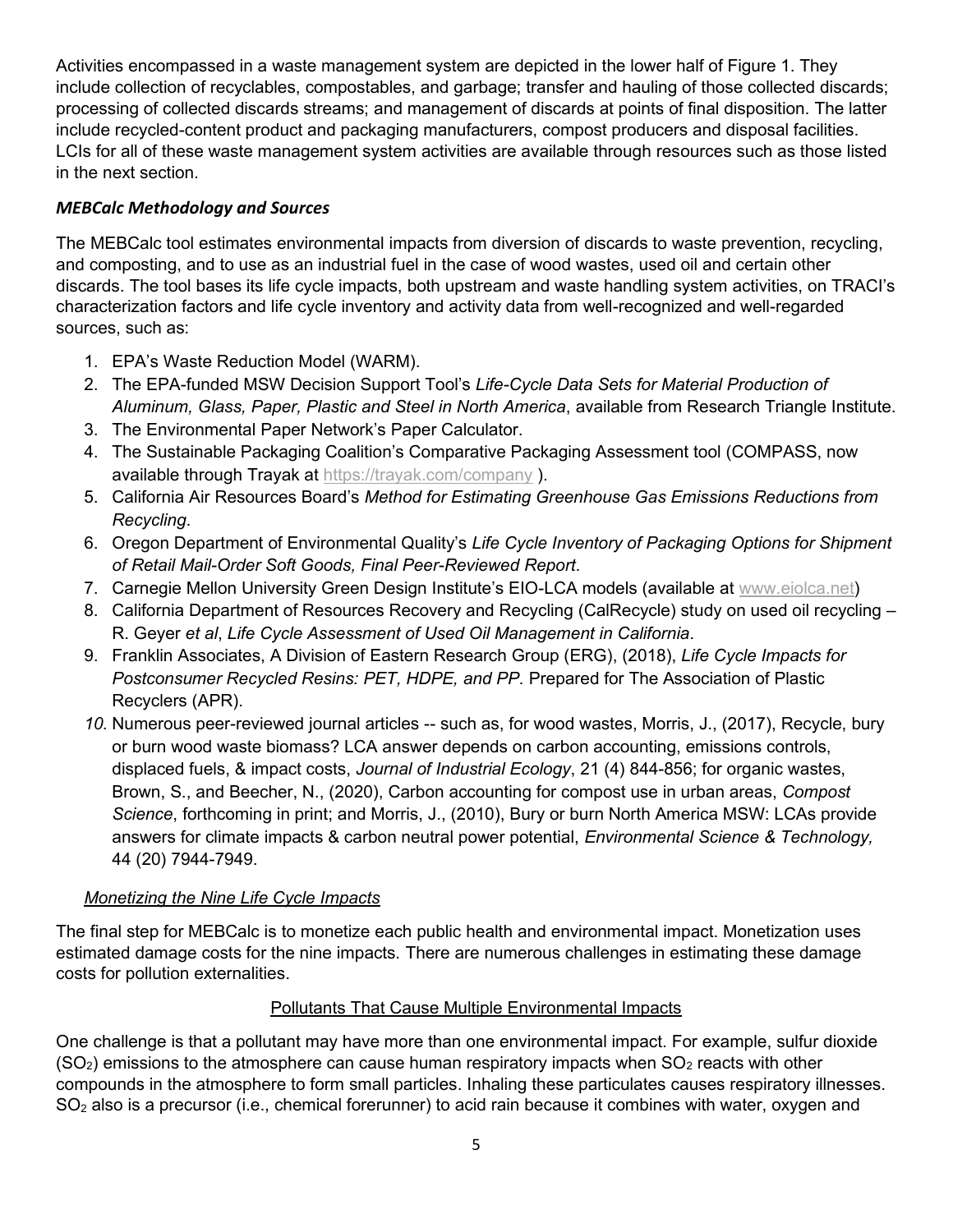other chemicals in the atmosphere to form sulfuric acid. Sulfuric acid then deposits on buildings, cars, and trees, as well as in waterways, causing harm to plant and animal life and to buildings, among other impacts. Human health respiratory impacts from  $SO<sub>2</sub>$  emissions and acid rain impacts from  $SO<sub>2</sub>$  emissions each have different damage costs.

## Environmental Impacts Must be Mutually Exclusive

Another challenge is converting emissions of numerous pollutants into a manageable number of mutually exclusive environmental impacts. Mutually exclusive impact categories mitigate the double counting problems that could occur with pollutants such as sulfur dioxide that can cause more than one type of environmental impact.

EPA's TRACI model is a life cycle impact assessment tool with mutually exclusive impact categories. As mentioned previously in this document, TRACI provides indexing weights known as characterization factors for each pollutant that is a potential cause of each environmental impact. These characterization factors allow emissions of disparate pollutants that cause each impact to be aggregated/summed into an equivalent quantity of emissions for a single reference pollutant that also causes the given impact.<sup>3</sup> This greatly simplifies modeling, reporting, and analysis of pollution impacts. It makes environmental impact data far more accessible to policy makers. Otherwise policy makers would have to contend with impact data on hundreds of pollutants.

The IPCC's aggregation technique for climate changing pollutant emissions also was discussed briefly earlier in this document. Releases of various greenhouse gases (GHGs) -- carbon dioxide (CO<sub>2</sub>), methane (CH<sub>4</sub>), nitrous oxide  $(N_2O)$ , chlorofluorocarbons (CFCs), and others  $-$  cause global warming which leads to climate change. In its periodic climate change assessments, the IPCC thoroughly reviews available scientific data to determine the strength of each GHG pollutant relative to carbon dioxide in causing global warming. Based on the global warming potential (GWP) for each GHG pollutant, the emissions of all GHGs associated with an activity or product can be aggregated into the single reference substance  $eCO<sub>2</sub>$ . IPCC GWPs from the AR6 report are used in the TRACI model for aggregating the climate changing potential of an GHGs emissions profile for an activity or product.

Another example illustrates how the TRACI model avoids double counting. Substances that are scored by TRACI 2.1 as having human respiratory impacts greater than zero include filterable and condensable particulate matter,  $SO_2$ , nitrogen oxides ( $NO_x$ ), and total suspended particulates. These substances all have zero characterization factor scores for human health carcinogenic and toxicity impacts. What might seem like a possibility for double counting is thus avoided using TRACI methodology for keeping impacts mutually exclusive.

MEBCalc uses TRACI characterization factors for the nine public health and environmental impacts codified in the TRACI model. The nine mutually exclusive impacts and the estimated 2018 damage cost per ton (2000 pounds) for each impact's reference substance are:

• Climate change – the potential increase in greenhouse effects due to anthropogenic emissions. CO<sup>2</sup> from burning fossil fuels is the most common source of GHGs. Methane from anaerobic decomposition of organic material is a large source of methane. The reference substance for climate change potential is carbon dioxide and the pollutants that have climate impacts are

<sup>3</sup> Jane C. Bare, *Developing a Consistent Decision-Making Framework by Using the U.S. EPA's TRACI,* U.S. Environmental Protection Agency, Cincinnati, OH, 2002; Jane C. Bare, Gregory A. Norris, David W. Pennington and Thomas McKone, TRACI: The Tool for the Reduction and Assessment of Chemical and Other Environmental Impacts. *Journal of Industrial Ecology* 2003, 6(3-4): 49-78; and Jane C. Bare, TRACI 2.0: the tool for the reduction and assessment of chemical and other environmental Impacts 2.0. *Clean Technologies and Environmental Policy*, 2011, 13(5) 687-696, provide expositions on the original and more recent versions of the TRACI model.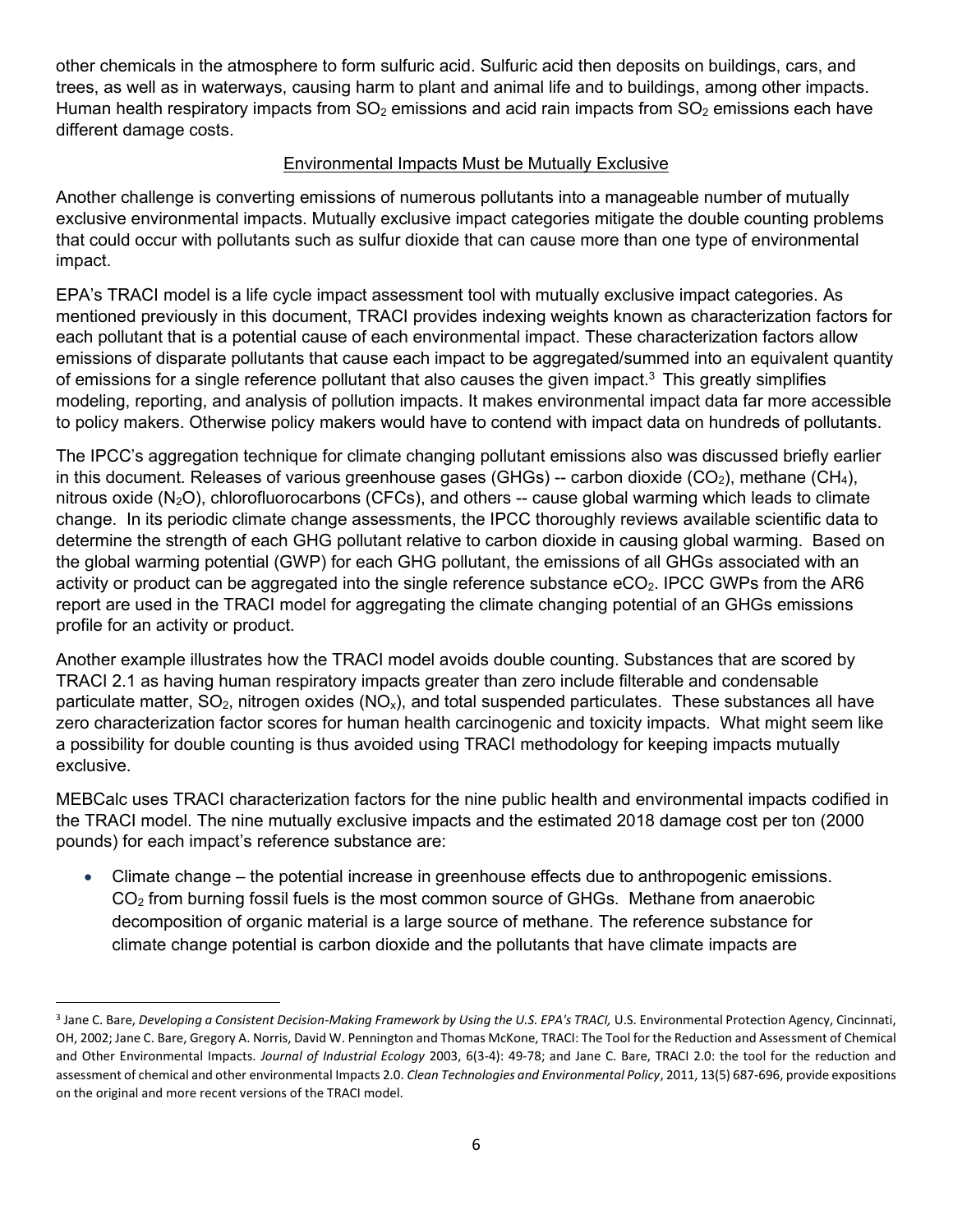characterized and converted by the TRACI model into carbon dioxide equivalents,  $eCO<sub>2</sub>$ . Cost of  $eCO<sub>2</sub>$  emissions = \$195 per ton.<sup>4</sup>

- Human respiratory disease and death from particulates potential human health impacts from anthropogenic releases of coarse particles known to aggravate respiratory conditions such as asthma, releases of fine particles that can lead to more serious respiratory symptoms and disease, and releases of particulate precursors such as nitrogen oxides and sulfur oxides. The reference substance for human respiratory disease potential is particulate matter no larger than 2.5 microns, PM<sub>2.5</sub>. Pollutants that have respiratory health impacts are converted into reference pollutant equivalences,  $ePM<sub>2.5</sub>$ . Cost of  $ePM<sub>2.5</sub>$  emissions = \$557,269 per ton.
- Human disease and death from toxics -- potential human health impacts (other than respiratory and carcinogenic effects) from releases of chemicals that are toxic to humans. There are many chemical and heavy metal pollutants that are toxic to humans, including 2,4-D, benzene, DDT, formaldehyde, permethrin, toluene, chromium, copper, lead, mercury, silver, and zinc. The reference substance for human toxicity potential used in MEBCalc is toluene and pollutants that have human toxicity impacts are characterized and converted by the TRACI model into toluene equivalents, eT. Cost of eT emissions = \$315 per ton.
- Human disease and death from carcinogens -- potential human health impacts from releases of chemicals that are carcinogenic to humans. There also are many chemical and heavy metal pollutants that are carcinogenic to humans, including 2,4-D, benzene, DDT, formaldehyde, kepone, permethrin, chromium, and lead. The reference substance for human carcinogenic potential is benzene and the pollutants that have human carcinogenic impacts are aggregated into benzene equivalents, eB. Cost of eB emissions = \$2,254 per ton.
- Eutrophication -- potential environmental impacts from addition of mineral nutrients to the soil or water resulting from emissions of eutrophying pollutants to air, soil or water. The addition to soil or water of mineral nutrients, such as nitrogen and phosphorous, can yield generally undesirable shifts in the number of species in ecosystems and a reduction in ecological diversity. In water, nutrient additions tend to increase algae growth, which can lead to reductions in oxygen and death of fish and other species. The reference substance for waterways eutrophication potential is nitrogen and pollutants that have waterways eutrophying impacts are characterized by nitrogen equivalents, eN. Cost of eN emissions = \$22,918 per ton.
- Acidification -- potential environmental impacts from anthropogenic releases of acidifying compounds, principally from fossil fuel and biomass combustion, which affect trees, soil, buildings, animals and humans. The main pollutants involved in acidification are sulfur, nitrogen and hydrogen compounds – e.g., sulfur oxides, sulfuric acid, nitrogen oxides, hydrochloric acid, and ammonia. The reference substance for acidification potential is sulfur dioxide and the pollutants that have acidifying impacts are characterized by sulfur dioxide equivalents,  $eSO<sub>2</sub>$ . Cost of  $eSO<sub>2</sub>$  emissions = \$337 per ton.
- Ecosystems toxicity -- the relative potential for chemicals released into the environment to harm terrestrial and aquatic ecosystems, including wildlife. There are many chemical and heavy metal pollutants that are toxic to ecosystems, including 2,4-D, benzene, DDT, ethyl benzene, formaldehyde, kepone, permethrin, toluene, chromium, copper, lead, silver, and zinc. The reference substance for ecotoxicity potential used in MEBCalc is 2,4-D and pollutants that have

<sup>4</sup> Estimated environmental economic costs –also known as environmental economic values (EEVs) – for climate change and the other eight environmental impacts that MEBCalc assesses are based on *Economic Damage Costs for Nine Human Health and Environmental Impacts,* prepared by Dr. Jeffrey Morris from SRMG for the Oregon Department of Environmental Quality and Oregon Metro, July 2020. All nine EEVs are expressed in U.S. 2020\$.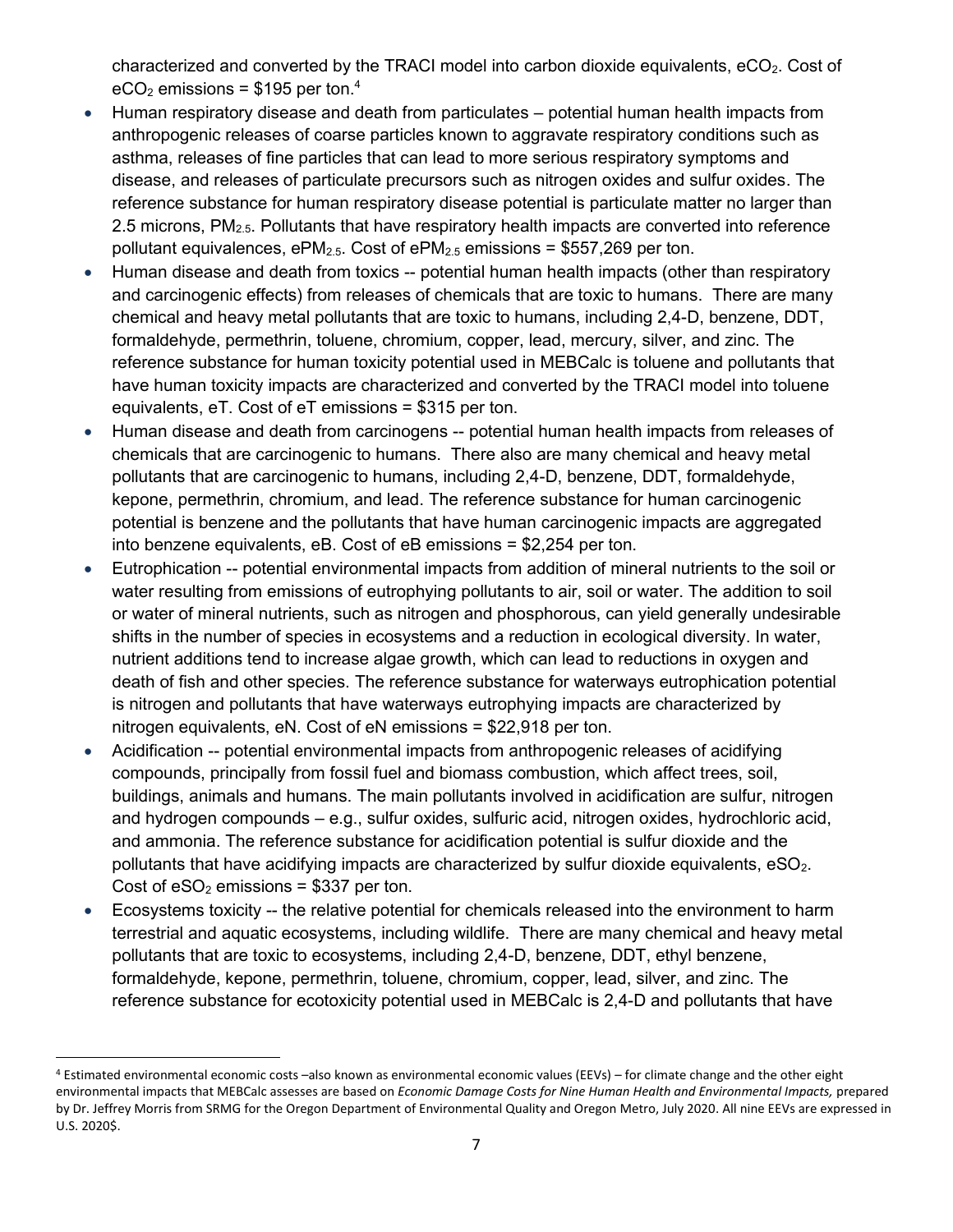toxicity impacts to ecosystems are characterized by 2,4-D equivalents, e2,4-D. Cost of e2,4-D emissions = \$3,841 per ton.

- Ozone depletion the relative potential for chemical compounds released into the atmosphere to cause degradation of the Earth's ozone layer. The reference substance for ozone depletion potential (ODP) is trichlorofluoromethane, CFC-11, where CFC is the acronym for chlorofluorocarbon. CFC-11 is sometimes called R-11, and is also called carbon tetrachloride. Cost of eCFC-11 emissions = \$52,220 per ton.
- Ground level smog formation the relative potential for chemical compounds released into the atmosphere to react with sunlight, heat and fine particles to form ozone  $(O_3)$ . For example, nitrogen oxides ( $NO_x$ ) and volatile organic compounds ( $VOCs$ ) released during fuel combustion are some of the chemical compounds that contribute to ground level smog formation. The reference substance for smog formation is ozone itself. Cost of  $eO<sub>3</sub>$  emissions = \$224 per ton.

## Uncertainties in Estimating Damage Costs

In addition to the challenges from multiple environmental impacts for a single pollutant and ensuring that environmental impact categories are mutually exclusive, estimating damage costs, and the uncertainties thereof, provides a third challenge. Available estimates for damage costs sometimes vary widely. The cost of climate impacts for  $CO<sub>2</sub>$  emissions provides a good example of the uncertainties that arise in estimating damage costs.

The low-end cost that might be used for  $CO<sub>2</sub>$  as the reference substance for climate change is its trading price for voluntary greenhouse gas emission reductions. Operating much as the markets in sulfur dioxide emissions allowances do, except without the Clean Air Act mandated emissions caps, markets are sometimes available for trading voluntary greenhouse gas emissions reduction pledges. Over some years prices on voluntary markets have ranged widely, bottoming out near zero and averaging around \$5 per short ton.<sup>5</sup>

Carbon dioxide trading values on the European Union Emissions Trading System for emissions permits based on mandatory caps are higher, ranging around \$20 per short ton, but fluctuating down to nearly zero and up to \$35.<sup>6</sup> Fluctuations in the EU's carbon prices have been due to a variety of factors specific to the EU's carbon cap and trade system. In addition, the financial chaos of 2007-08 and the following recession contributed to that market's instabilities. When demand for goods and services falls, mandatory caps may no longer provide binding constraints that require firms to buy carbon credits in order to meet their emissions caps.<sup>7</sup> Hence demand to purchase emissions credits from carbon markets falls.

Prices on both voluntary and mandatory markets for GHG emissions tend to be lower than prices derived from direct attempts to estimate the costs of climate change. This may reflect the social and political difficulties of imposing costs on today's economic activity that are based on potential future scenarios that are not well understood or universally accepted.

One example of a well-respected, relatively recent study is the review of the economic costs of climate change conducted by Nicholas Stern (former Chief Economist at the World Bank). That review determined that a reasonable estimate for the cost of then current greenhouse gas emissions was \$85 per metric ton of eCO<sub>2</sub>. This

<sup>5</sup> Richard G. Newell, William A. Pizer, Daniel Raimi, Carbon Markets 15 Years after Kyoto: Lessons Learned, New Challenges. *Journal of Economic Perspectives*, 2013, 27(1), 123-146.

<sup>6</sup> Ibid.

 $7$  EPA's annual auction of sulfur dioxide emissions allowances under its acid rain program illustrates the price volatility that can be induced in a cap and trade system as a result of economic cycles. The spot market auction clearing price was in a steady upward trajectory from \$126 in 2000 to \$860 in 2006. The financial crisis of 2007-08 reversed that trend with the 2007 and 2008 clearing prices falling to \$433 and \$380, respectively. The following Great Recession coincided with a steepening decline to \$62 and \$36 in 2009 and 2010, respectively. Reflecting the displacement of coalfired power by other energy sources for generating electricity, clearing prices in the 2011-2019 auctions were, in chronological order, \$2, \$1 and \$0.17, \$0.35, \$0.11, \$0.06, \$0.04, \$0.06, and \$0.04.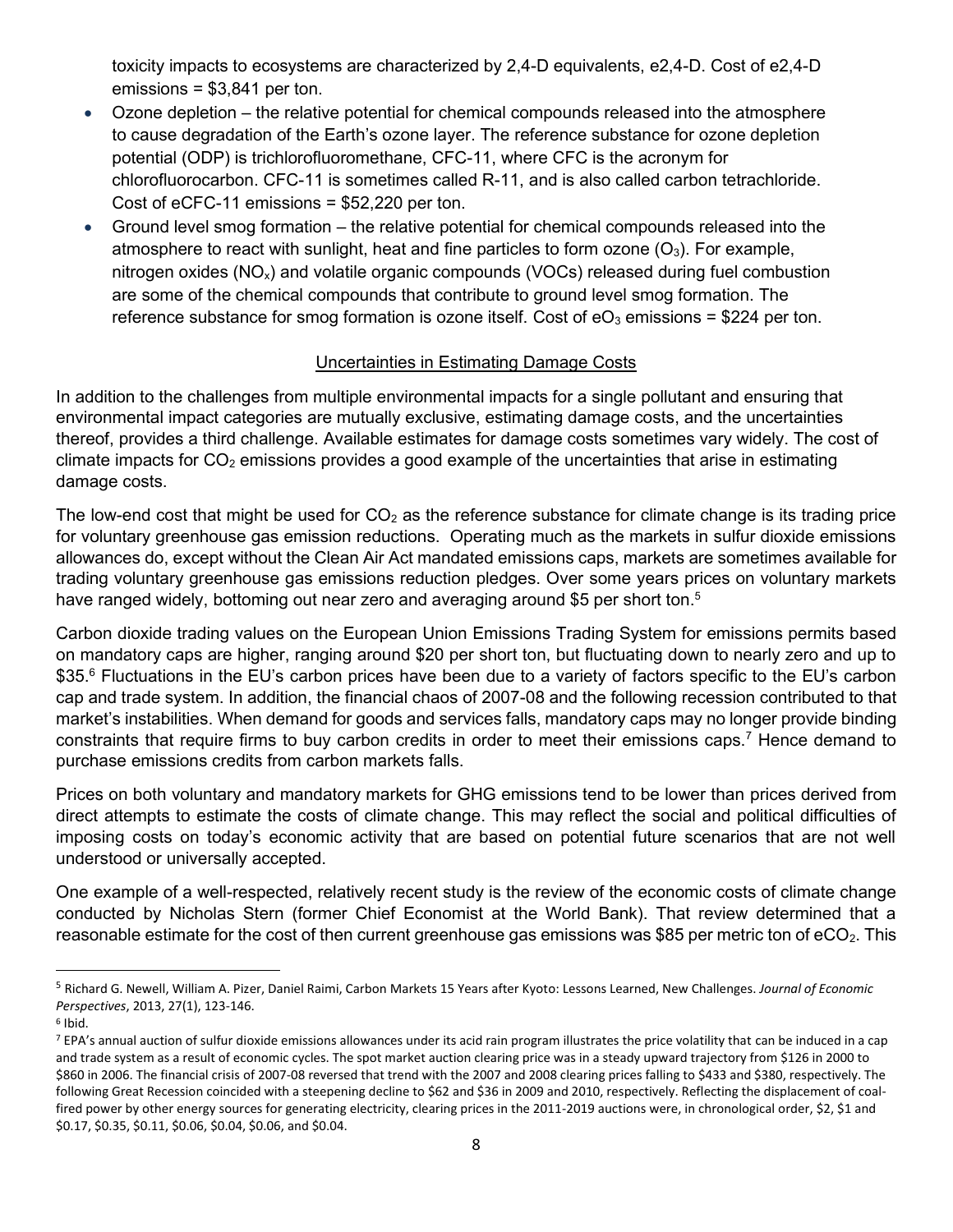estimate was based on the risk of catastrophic environmental impacts in the future if substantial reductions in greenhouse gas emissions were not implemented at that time in the mid-2000s. $8$ 

A 2011 working paper from the U.S. offices of the Stockholm Environment Institute provided a very high estimate near \$1,000 per metric ton of carbon dioxide equivalents.<sup>9</sup> At the other end of this spectrum for research-based climate costs of carbon emissions is a study that estimated GHG emissions costs to be \$8 per metric ton, which is lower than trading prices for emissions permits under mandatory cap and trade.<sup>10</sup>

| Discount Rate | 5.0% | 3.0% | 2.5% | 3.0% |
|---------------|------|------|------|------|
| Year          | Avg  | Avg  | Avg  | 95th |
| 2010          | 11   | 33   | 52   | 90   |
| 2015          | 12   | 38   | 58   | 109  |
| 2020          | 12   | 43   | 65   | 129  |
| 2025          | 14   | 48   | 70   | 144  |
| 2030          | 16   | 52   | 76   | 159  |
| 2035          | 19   | 57   | 81   | 176  |
| 2040          | 21   | 62   | 87   | 192  |
| 2045          | 24   | 66   | 92   | 206  |
| 2050          | 27   | 71   | 98   | 221  |

| Revised Social Cost of CO <sub>2</sub> , 2010 - 2050 (in 2007 dollars per metric ton of CO <sub>2</sub> ) |  |  |
|-----------------------------------------------------------------------------------------------------------|--|--|
|                                                                                                           |  |  |

Note: CO<sub>2</sub> costs are emissions-year specific.

In 2013 the Interagency Working Group on the Social Cost of carbon (IWGSCC) issued revised estimates for the social cost of carbon emissions. The table above shows these estimates as a function of the social discount rate and the year in which an additional metric ton of  $CO<sub>2</sub>$  is emitted.<sup>11,12</sup> Because climate impact costs are projected to ramp up as time passes and the amount of  $CO<sub>2</sub>$  in the atmosphere increases, the discounted value of future impacts from a current year's emissions rises as years go by and those future events come ever closer. Also, a lower discount rate results in higher discounted present values for those future costs.<sup>13</sup>

### Local versus Global Damage Costs

A fourth issue that one encounters when developing economic cost estimates for environmental impacts is that some impacts are more global and others more local.  $CO<sub>2</sub>$  emissions have global impacts, whereas emissions of other pollutants, say chromium or cadmium or lead, likely have effects that are more severe close to the

<sup>8</sup> Nicholas Stern, *The Economics of Climate Change: The Stern Review*, Cambridge University Press, Cambridge, England and New York, NY, 2007. <sup>9</sup> Frank Ackerman and Elizabeth A. Stanton, Climate Risks and Carbon Prices: Revising the Social Cost of Carbon. Stockholm Environment Institute – U.S. Center working paper, Somerville, MA, 2011.

<sup>10</sup> Nicholas Z. Muller, Robert Mendelsohn, William Nordhaus, Environmental Accounting for Pollution in the United States Economy. *American Economic Review*, 2011, 101 (August), 1649-1675.

<sup>11</sup> Interagency Working Group on Social Cost of Carbon, U.S. Government (with participation by Council of Economic Advisers, Council on Environmental Quality, Dept. of Agriculture, Dept. of Commerce, Dept. of Energy, Dept. of Transportation, EPA, National Economic Council, OMB, Office of Science and Technology Policy, and Dept. of Treasury), Technical Support Document – Technical Update of the Social Cost of Carbon for Regulatory Impact Analysis – Under Executive Order 12866, May 2013.

<sup>&</sup>lt;sup>12</sup> Avg in the table refers to the average future damage costs estimated by three different integrated climate impact assessment models for an increase in one metric ton of CO<sub>2</sub> emissions in the year indicated by the table rows. 95<sup>th</sup> refers to the damage cost for the three models at the 95% probability level, meaning that one would expect based on the models that estimated costs have only a 5% chance of being higher than this level for emissions in the year indicated by table rows.

<sup>&</sup>lt;sup>13</sup> There is much debate among economists as to what the social discount rate should be, with some suggesting that the discount rate in future years should follow the declining exponential function tending toward zero for more distant years. See, for example, Paul R. Portney and John P. Weyant (eds.), *Discounting and Intergenerational Equity*, Resources for the Future, Washington, DC, 1999.